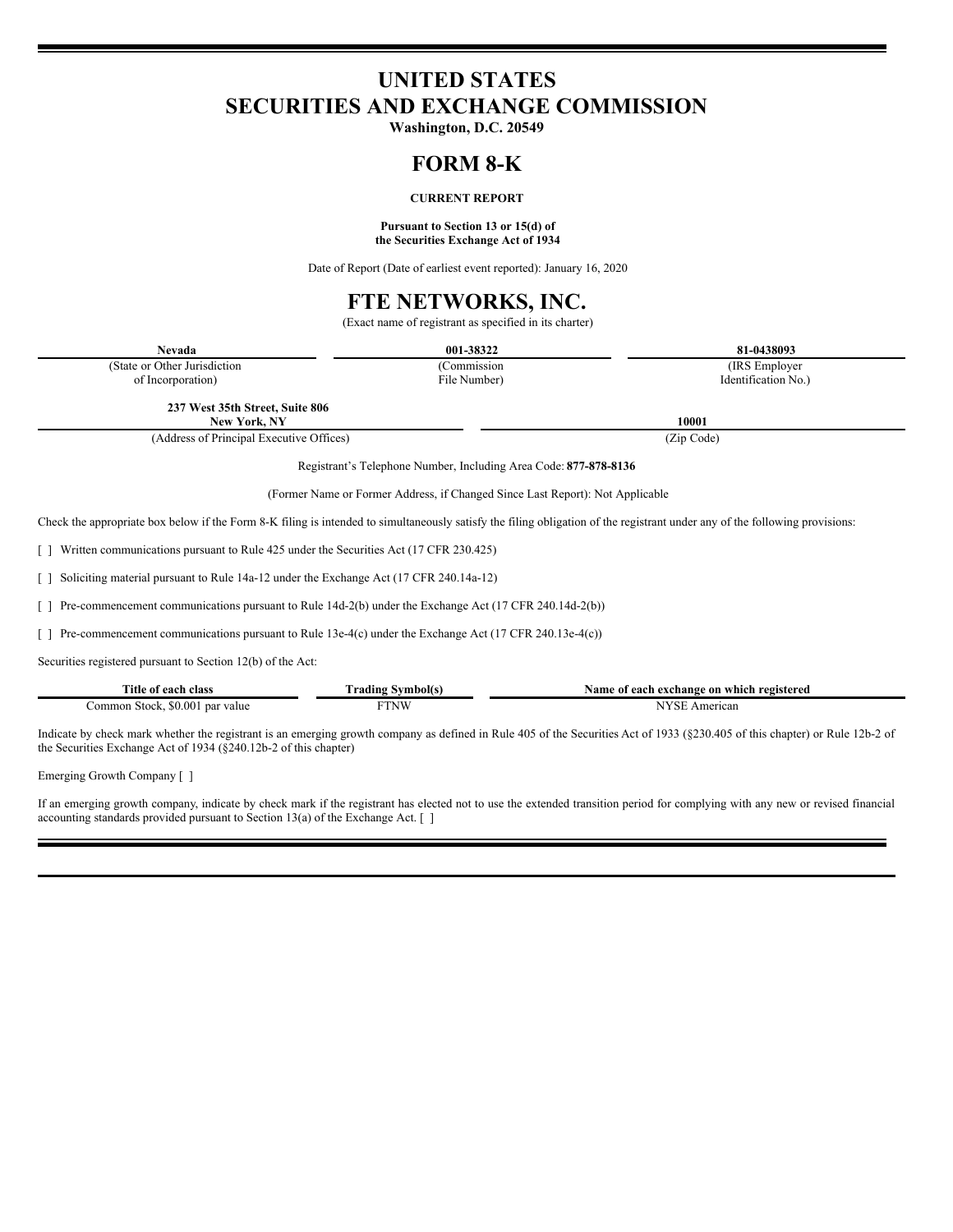### **Item 1.01 Entry into a Material Definitive Agreement.**

The information set forth in Item 2.01 of this Current Report on Form 8-K is hereby incorporated by reference into this Item 1.01.

#### **Item 2.01 Completion of Acquisition or Disposition of Assets.**

On January 16, 2020, FTE Networks, Inc. ('FTE" or the "Company") sold its CrossLayer business to CBFA Corporation, a Wyoming corporation (the "Buyer") controlled by a CrossLayer employee, Arlin Bleclic. The purchase price paid by the Buyer included the assumption of approximately \$73,477.51 in accounts payable of the CrossLayer business and the assumption of obligations under CrossLayer's contracts with its principal customers.

## **Item 7.01 Regulation FD Disclosure**

On January 23, 2020, the Company issued a press release announcing the sale of CrossLayer. A copy of this release is attached hereto as Exhibit 99.1 and is incorporated herein by reference.

### **Item 9.01 Financial Statements and Exhibits**

(d) *Exhibits*

## **Exhibit No. Description**

99.1 Press Release dated [January](#page-4-0) 23, 2020.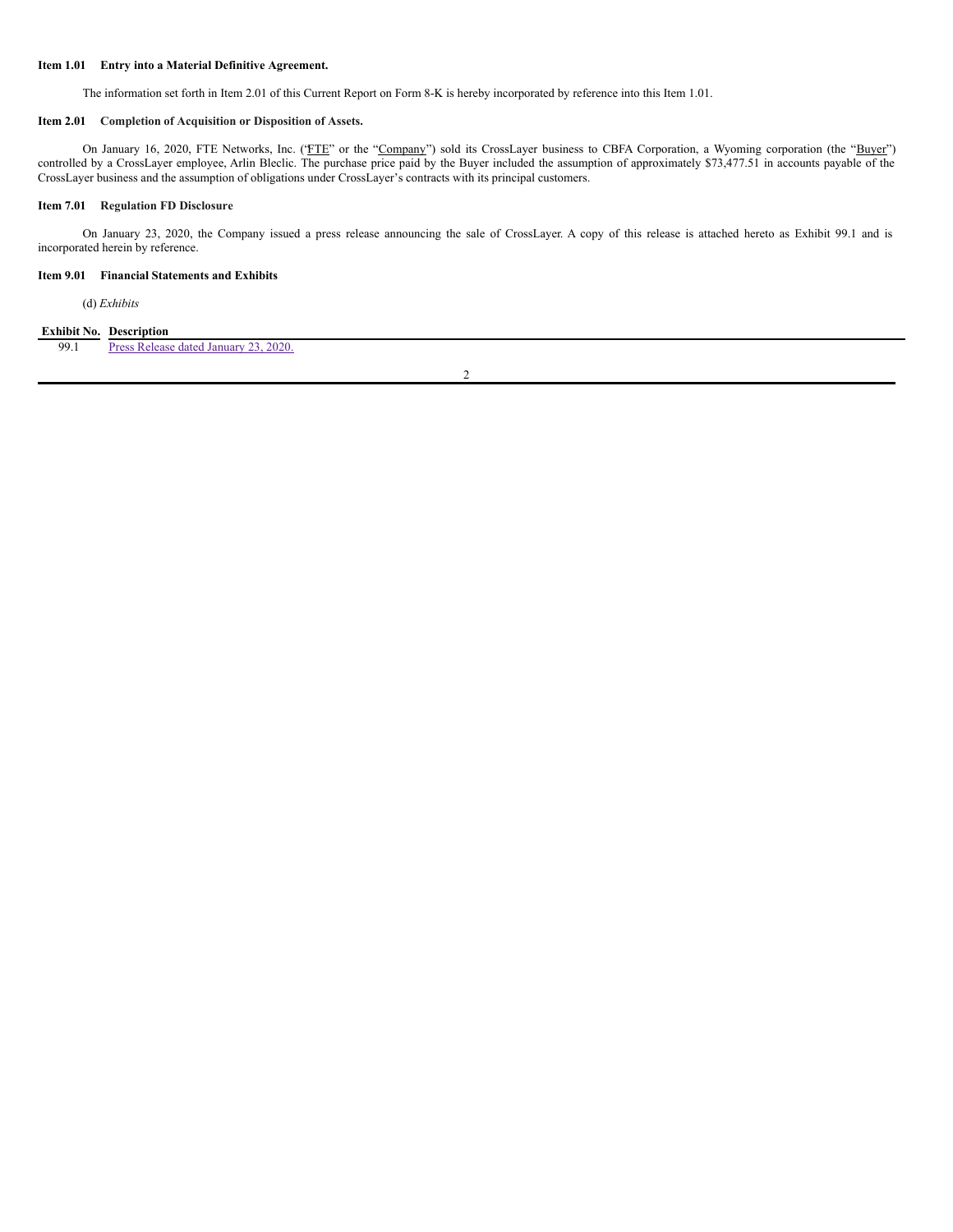### **SIGNATURES**

Pursuant to the requirements of the Securities Exchange Act of 1934, the registrant has duly caused this report to be signed on its behalf by the undersigned, thereunto duly authorized.

|                        | FTE NETWORKS, INC.<br>(Registrant) |                                                                                 |
|------------------------|------------------------------------|---------------------------------------------------------------------------------|
| Date: January 23, 2020 | Title:                             | /s/ Michael P. Beys<br>Name: Michael P. Beys<br>Interim Chief Executive Officer |
|                        | $\sim$                             |                                                                                 |